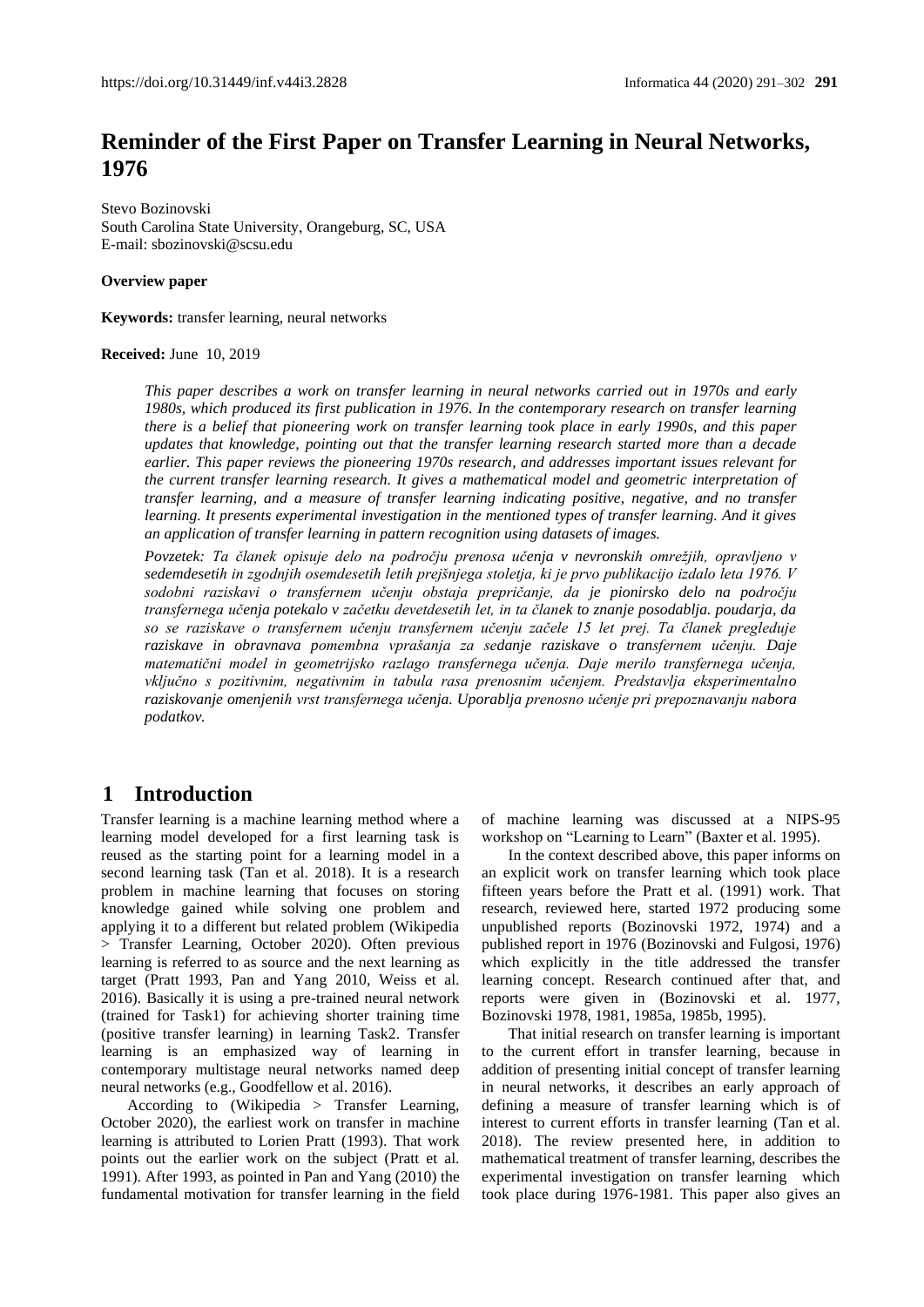application of transfer learning, in obtaining shorter training sequences in learning a dataset of images representing letters.

In the sequel the paper first reviews the neural network used in early research on transfer learning, during 1972-1981. Then it gives a mathematical model of supervised learning, in which it explicitly introduces transfer learning. Then it gives a geometrical model of transfer learning, including positive, negative, and no transfer learning. Then, in Section 5, it defines a mathematical index, a measure of transfer learning. In Section 6 the paper discusses a search for a solution of pattern classification problem in case of negative transfer learning. In Section 7 the paper discusses the multi-class multi-template problem of transfer learning. Section 8 shows results of experimental investigation in transfer learning. It first shows experiments with small set of low resolution images representing letters, demonstrating experimentally the effect of tabula rasa, positive, and negative transfer. The paper then extends to an application of transfer learning in case of learning a dataset of three sets each containing 26 images representing letters. The section 9 reviews the related work by other authors which appeared after 1986, influenced by the renewed interest in neural networks due to the book of Rumelhart, McClelland, and the PDP Group (1986), including the work of Pratt et al. (1991) and Pratt (1993). The paper ends with a discussion and conclusion section.

#### **2 The neural network**

The neural network used in our study (Bozinovski 1972, 1974, 1995) is shown in Figure 1.



Figure 1: A 5-layer neural network used in supervised learning for pattern recognition in the research described here (Bozinovski 1974, 1995).

The network contains 5 computational stages (layers). The first one, M, is the sensor layer, with sensors arranged according to a need, for example as a matrix retina. Sensors are binary giving values 0 or 1.

Second layer, Z, is a *feature extraction layer*. Feature is a pattern which is used as input in recognition of a higher level pattern. Examples of features might be "horizontal line", "circle", "upper left corner", or a rather complex feature. Important is that the feature is a first

stage in recognizing a pattern, which is a set of features. One way of defining a feature is to pre-wire all sensors in a horizontal line and to create an output from Z layer, with interpretation "horizontal line". The other way is to add a Z-element with trainable weights and produce an output with interpretation "horizontal line". The number of outputs from Z-layer is often larger than the number of input sensors. For example each sensor can be considered a feature, plus some needed features such as "middle horizontal line", "left corner" or "square".

The outputs of the layer Z are inputs to the third layer, the A-layer. It contains A-elements, or associative units, as named originally by Rosenblatt (1958, 1962), and used in early neural learning research (e.g. Glushkov, 1967). We will use that term, but we will also use the term associative weights. A weight represents the *relevance* of the feature in creating the concept of a pattern. They are divided into subsets  $A_1, A_2, \ldots, A_n$ , each subset having inputs from the feature layer Z. The subsets are associated to a cognitive concept, *a class* to which input patterns are classified. If there are n possible classes and  $N_s$  possible features, then each A element can be represented by values  $w_{is}$ , i=1,..,n; j=1,..,N<sub>s</sub>. They are in general real numbers. Each class of A elements represent a concept, a cognitive class, that will be learned in the pattern classification process. For example, if a task is to classify images, then one set of A elements will be devoted to recognize image "E", another to recognize the image "F" etc.

Next layer, S, are elements that perform some computation over the subsets of A elements representing cognitive classes. An S element s<sup>i</sup> computes some function  $y(w_{ii})$  over the elements  $w_{ii}$ ,  $i = 1,...,n$ ;  $j = 1,...$ Ns. Most often these elements compute a weighted and thresholded sum  $y_i = \sum_j w_{ij} x_j - p_{\Sigma i}$  where  $p_{\Sigma i}$  is named threshold of the element si. Further in the text we will use the  $\theta$ -notation for threshold, i.e.  $p_{\Sigma i} = \theta_i$ . There are n Selements in this layer,  $s_1$ ,  $s_2$ , ...,  $s_n$ . A subset of A elements and the corresponding S element is named a neuron of the neural network.

The next layer, D, is an *arbiter layer*, which chooses an S-element out of n alternative S-elements. Usual way is computing a maximum function. This layer can be composed by set of neurons which have a common threshold. Such an Isothreshold Neural Network (e.g. Bozinovski 1985a) has a common threshold value equal to maximal value of the individual neuron thresholds. Such a network provides a mechanism for computing maximal value in neural networks. In addition, the maximal value might be normalized to 1, and the maximum computing network can be viewed as computing fuzzy union if the input values are also normalized between 0 and 1. The output of this layer is an integer from 0 to n. For example, output  $d = 2$  means that the observed pattern belongs to class 2 out of the considered n classes. The output  $d = 0$  means that the classification is undecided, possibly there are two Selements computing the same largest value, so there is no single maximal value.

The next layer E, is output interface layer. It activates some device that is controlled by this neural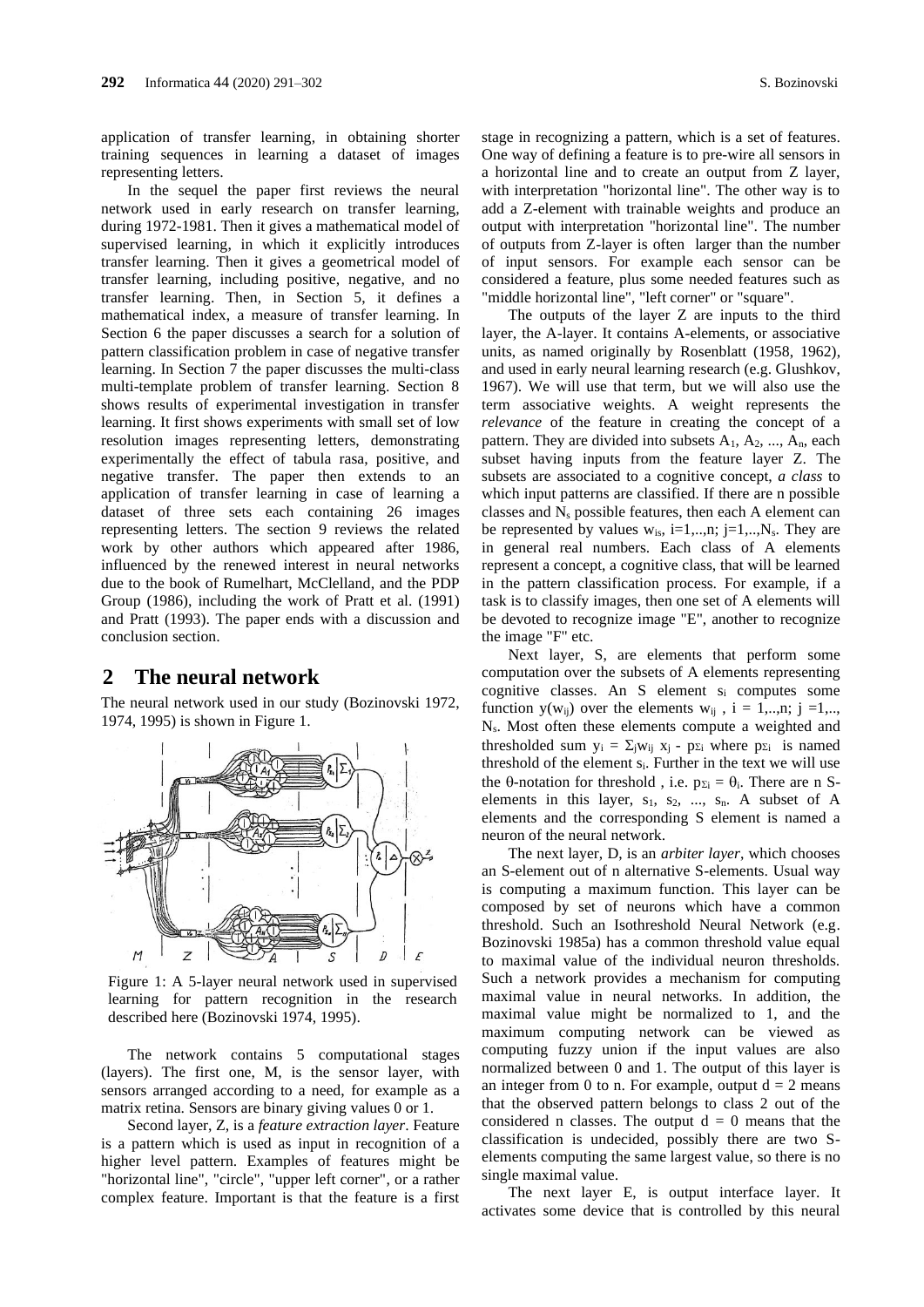network. For example if d=2 is computed, then this layer may activate a speech device telling the sound representation of the class 2.

The neural network presented in Figure 1 was the one we started our research in neural networks with. The first task we considered was distinguishing a horizontal vs vertical line on a matrix retina (Bozinovski 1972). That is not reviewed here. This paper is focused on modeling transfer learning.

# **3 Mathematical modeling of transfer learning in a neural network**

For purpose of presenting the concept of transfer learning, here we use a simplified version of the 5-layer network on Figure 1. Let the layer M consists of m synapses or sensors. Let layer Z does not compute any additional feature besides the sensor inputs, so it just represents connections from sensors to A-elements. Let each subset of A elements has the same connections to the sensors as the other subset of A-elements. The Aelements will be named synaptic weights, such that the weight w<sub>is</sub> represents the s-th synapse element in the i-th class of A elements. Then the S-element s<sup>i</sup> computes the function  $y_i = \sum_s w_{is}x_s - \theta_i$ . Let the layer D is represented by a maximum selector function:  $(d_i = 1$  if  $y_i = max_i \{y_i\})$ otherwise  $d_i = 0$ ). Other way of denoting a maximum selector is  $d = \text{indmax}\{y_i\}$  where indmax $\{\}$  returns the index of the maximal element in the considered set. In the literature this function is usually written as  $d =$ argmax{ }, but we use our original notation (Bozinovski and Fulgosi, 1976).

### **3.1 An approach toward modeling supervised learning in neural networks**

The principal learning concept of the neural network approach toward machine learning is the concept of (synaptic) weights (e.g. Rumelhart et al. 1986, Goodfellow et al. 2016). In pattern classification with neural networks the principal representation spaces are the *pattern feature space* and *weights space*. However, it should be noted that while in artificial neural nets synaptic weights are observable, in real biological systems they are not observable. So it is interesting to use a representation of the supervised learning problem which will not deal with synaptic weights as primary representation concept. Here we will describe such a representation which is a *weights-free* and we call it *teaching space* (Bozinovski 1981, 1985b).

Let us note that in a supervised learning there is a system named teacher who has a reference model of the knowledge to be transferred in the other system named learner or student. The teaching space approach is based on the following notation:

Let x be a body of knowledge to be learned by the student. For example x might be a visual pattern to be classified in a class. The supervised learning procedure (training) contains both teaching trials (where the teacher presents the knowledge about x), and examination trials (where the student presents its knowledge about x). After the training is completed there will be many exploitation trials, where the learner will show its knowledge in an application.

Let !(x) denotes a teaching (or advising) trial**,** representing the teacher's reference model knowledge about x. Let ?(x) denotes a test (or examination) trial**,** representing the current learner's knowledge about x. Then, the goal of the teaching process becomes

$$
?(x) = !(x) for all considered x.
$$
 (1)

The learner we use is a maximum selector classifier (Figure 1). For each input pattern x in an test trial, the learner computes n alternatives, i.e., computes n functions  $y_1(x),...,y_n(x)$ , and chooses the one with maximal value. If there is no maximal value the learner gives special answer meaning "undecided", for example value 0.

Lets define a set *X* of N objects (patterns),  $X = \{x_1, \ldots, x_i, \ldots, x_N\}$ , to be classified into n classes,  $C_1,...,C_k,...,C_q,...,C_n$ , where  $N \geq n$ . Let, by teachers reference model, the i-th pattern belongs to the k-th class and j-th pattern belongs to the q-th class. That can be written as

$$
!(x_i)=C_k;
$$
  $i=1, ..., N; k=1,...,n;$  (2.1)

 $!(x_j)=C_q; j=1,..., N, q=1,...,n; j\neq i, q\neq k; (2.2)$ 

In an examination trial it is computed the maximum value, which means that the correct classification is achieved if the following pair of inequalities holds

$$
?(x_i) = !(x_i) = C_k \iff y_k(x_i) > y_q(x_i)
$$
\n(3.1)

$$
?(x_j) = !(x_j) = C_q \iff y_q(x_j) > y_k(x_j)
$$
\n(3.2)

Further, we assume that the patterns are represented as feature vectors  $\mathbf{x}_1, \dots, \mathbf{x}_N$  and that the weight vectors are represented with  $\mathbf{w}_1, \dots, \mathbf{w}_n$ , where  $\mathbf{w}_k$  is associated with the class Ck.

The learning process is governed by a consequence driven teaching process with an *error correction learning rule* 

if  $?(x_i)$  is different than  $(!(x_i) = C_k)$ 

then correct  $\mathbf{w}_k$  toward  $\mathbf{x}_i$ :  $\mathbf{w}_k = \mathbf{w}_k + c\mathbf{x}_i$  (4)

where c is a constant. In words, if the classifier erroneously classifies the pattern **x**<sup>i</sup> in an test trial, a teaching trial is introduced in which the pattern **x**<sup>i</sup> is added to the weight  $w_k$ , lecturing that  $\mathbf{x}_i$  belongs to  $C_k$ .

Here c is a learning rate which is a constant and we use the value  $c=1$ .

#### **3.2 Introducing transfer learning**

Consider neural network from Figure 1 which has capability to classify N patterns into n classes,  $N \geq n$ . Consider the simplest task, two patterns **x**<sup>i</sup> and **x**<sup>j</sup> to be classified into two classes  $C_k$  and  $C_q$ . The problem is stated with relations (3). However let us emphasize that k and q *are arbitrary* in the set of  $\{1,...,n| k \neq q\}$ , and also i and j *are arbitrary* in the set  $\{1,...,N|\ i\neq j\}$ .

Now we *introduce transfer learning*. Let assume the considered neural network has been subject of a learning task which we call *first learning task*. After that first learning task the neural network learner is now subject to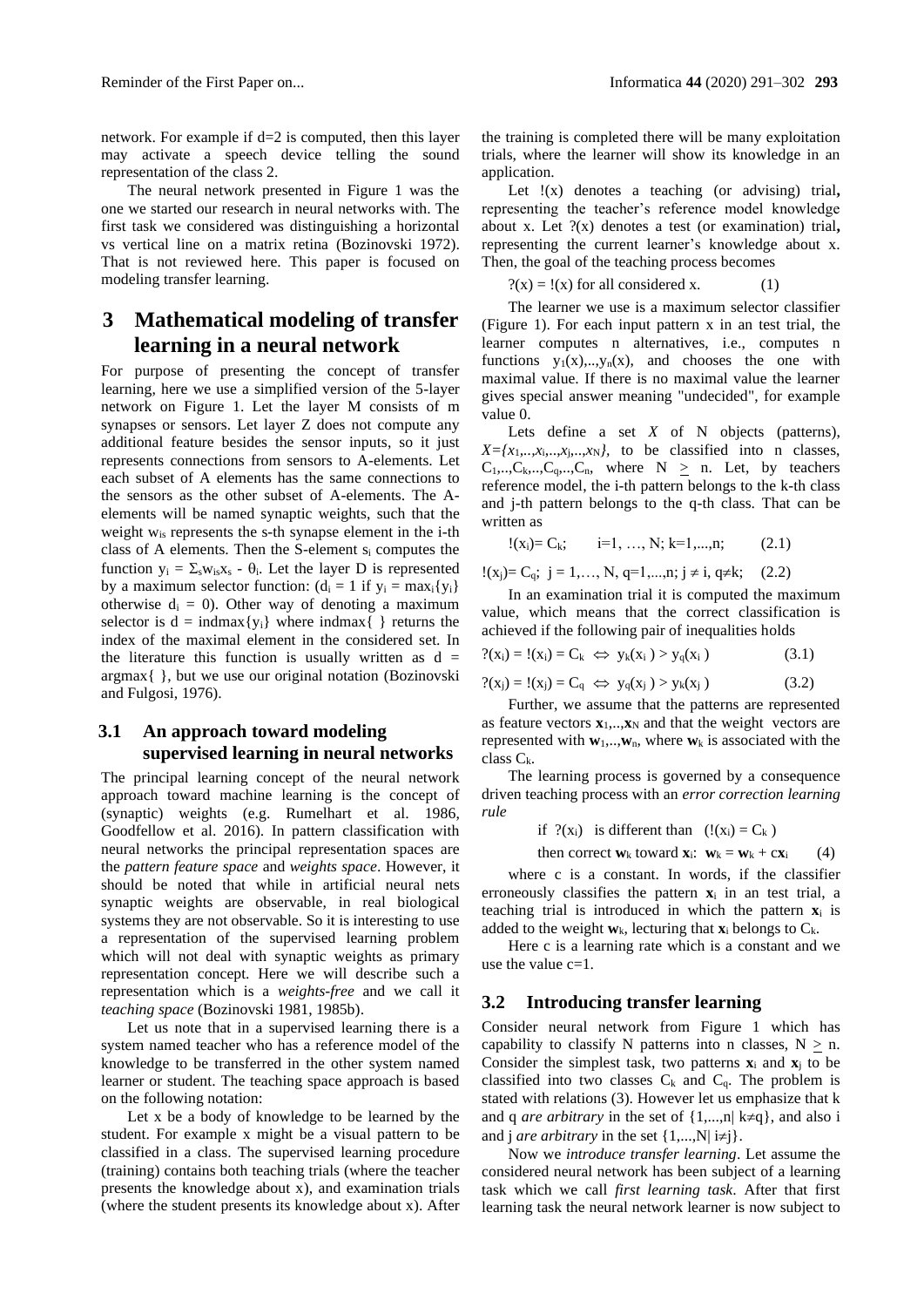a *second learning task*. The second learning task will be carried out by a supervised learning (or teaching) process represented by a teaching sequence L. The teaching sequence contains both teaching and test (examination) trials. However, the memory of the learner is updated only during the teaching trials. The test trials demonstrate the knowledge already stored in the memory of the neural network learner.

Let  $y_k(x_i)$  be the output of  $S_k$  element of the neural network at the completion of the first learning task. It is the initial knowledge as demonstrated by this neural network before the second learning task. We emphasize that with notation  $y_k^0(x_i) := y_k(x_i)$ , pointing out with a superscript 0 that it is initial knowledge for the second learning task. So the output  $y_k^0(x_i)$  manifests *the transfer learning from the first teaching task* about the concept class k, before the second teaching task with teaching sequence L is applied.

Let  $y_k(x_i/L)$  be the output of  $S_k$  element representing class k when shown pattern **x**<sup>i</sup> after the *learning in the second task* with the learning sequence L. So the second learning task will be modeled with the following outputs from elements  $S_k$  and  $S_q$ 

$$
y_k(\mathbf{x}_i/L) = y_k^{0}(\mathbf{x}_i) + a_{ij}p_i
$$
 (5.1)

$$
y_q(\mathbf{x}_j/L) = y_q^{0}(\mathbf{x}_j) + a_{ji}p_j \tag{5.2}
$$

where  $p_i$  is the number of appearance of pattern  $\bf{x}$  in a teaching trial of the teaching sequence L, i.e. the number of application of the learning rule  $(4)$ , and  $a_{ii}$  is the inner product between patterns,  $a_{ij} = \mathbf{x}_i^T \mathbf{x}_j$ .

So, in order a correct pattern classification to be achieved in the second task, by a neural network with maximum selector as in Figure 1, it is necessary and sufficient that the following system of inequalities holds

$$
y_k(\mathbf{x}_i/L) > y_q(\mathbf{x}_i/L) \tag{6.1}
$$

 $y_q(x_j/L) > y_k(x_j/L)$  (6.2)

which leads to

$$
a_{ii} p_i - a_{ij} p_j > - y_k^0(\mathbf{x}_i) + y_q^0(\mathbf{x}_i)
$$
 (7.1)

$$
-a_{ji} p_i + a_{jj} p_j > y_k^0(\mathbf{x}_j) - y_q^0(\mathbf{x}_j)
$$
 (7.2)

That reasoning leads to the following Theorem:

Theorem 1. (Transfer learning in case of learning arbitrary two patterns from a set of patterns) Let **x**<sup>i</sup> and **x**<sup>j</sup> be arbitrary patterns from a set  $X = \{x_1, \ldots, x_i, \ldots, x_N\}$  of N patterns, which a maximum selecting neural classifier should learn to classify into given two classes  $C_k$  and  $C_m$ respectively, from a set  $C = \{C_1, \ldots, C_k, \ldots, C_m, \ldots, C_n\}$  of n classes. Let  $a_{ij} = \mathbf{x}_i^T \mathbf{x}_i$ . Let the lecture (teaching trial) ! $x_i$  $= C_k$  is presented  $p_i$  times, and let  $!x_i = C_m$  is presented  $p_i$ times in the teaching sequence L. Then, the problem of correct classification learning is equivalent to the problem of finding  $p_i$  and  $p_j$  which satisfy the pair of inequalities

$$
\begin{pmatrix} a_{ii} & -a_{ji} \\ a_{ij} & a_{jj} \end{pmatrix} \begin{pmatrix} p_i \\ p_j \end{pmatrix} > \begin{pmatrix} \tau_{qk}(x_i) \\ \tau_{kq}(x_j) \end{pmatrix}
$$
 (8)

which in compact form can be written as

$$
Ap > \tau \tag{9}
$$

where

$$
\boldsymbol{\tau} = \begin{pmatrix} \tau_{qk}(x_i) \\ \tau_{kq}(x_j) \end{pmatrix} = \begin{pmatrix} y_q^0(\mathbf{x}_i) - y_k^0(\mathbf{x}_i) \\ y_k^0(\mathbf{x}_j) - y_q^0(\mathbf{x}_j) \end{pmatrix}
$$
(10)

is named transfer learning vector.

Before we present the proof of the Theorem 1 we will give interpretation of the variables which appear in the theorem.

First we point out that the left side of the inequalities (8) contain a matrix of all inner products between patterns. The inner product  $a_{ii}$  between two patterns  $\mathbf{x}_i$ and  $\mathbf{x}_i$  shows how much their features overlap. It can be viewed as covariance, a *manifestation of pattern similarity.* We denote that matrix  $\mathbf{A} = [a_{ii}]$ , and name it a *matrix of mutual similarity between patterns*. Note that this matrix is invariant to the teaching process, it simply describes relation between the given patterns.

The vector  $\mathbf{p}=(p_i p_j)^T$  shows how many times patterns were shown in a teaching trial in the teaching sequence L. It is a *training vector of the second learning task*.

The right side of inequalities contain the variables are due to *transfer learning* from a learning task prior to this considered task of training using curriculum L. It contains differences of outputs of S-elements for each pattern shown in the teaching process, i.e.  $y_{qk}^{0}$ ( $\mathbf{x}_i$ ) =  $y_q^0(\mathbf{x}_i) - y_k^0(\mathbf{x}_i)$  for shown pattern  $\mathbf{x}_i$ , and  $y_{kq}^0(\mathbf{x}_j) = y_k^0(\mathbf{x}_j)$ -  $y_q^0(\mathbf{x}_j)$  for shown pattern  $\mathbf{x}_j$ .

So the left side of matrix inequalities, **Ap**, contains all controllable and observable parameters of the teaching process. If patterns are known, the matrix **A** is known. The teaching sequence L is the one it is looked for, and after it is found, the vector **p** will be known. However, the right side of inequalities, vector  $\tau$ , which represents *transfer learning, is in general case not known.* Teaching of a biological brain does not assume that initial values of weights are known. Often the task is to teach a learner regardless the transfer learning. However, because of unknown transfer learning teaching process might converge in a longer time.

The proof of the Theorem can be expressed using a reasoning flow diagram as shown in Figure 2. The equations and inequalities used have been already described in the text.

Note that if all thresholds in the network are equal, then the transfer learning can be expressed as

$$
\tau_{kq}(\mathbf{x}_j) = (\mathbf{w}_k^0 - \mathbf{w}_q^0) \mathbf{x}_j \tag{11}
$$

### **3.3 Modeling positive and negative transfer learning**

In this section we will address formally the following questions.

Given a neural network that has been subject to a learning Task1, is it possible to find a teaching sequence L which will solve the teaching Task2 regardless the transfer learning from Task1?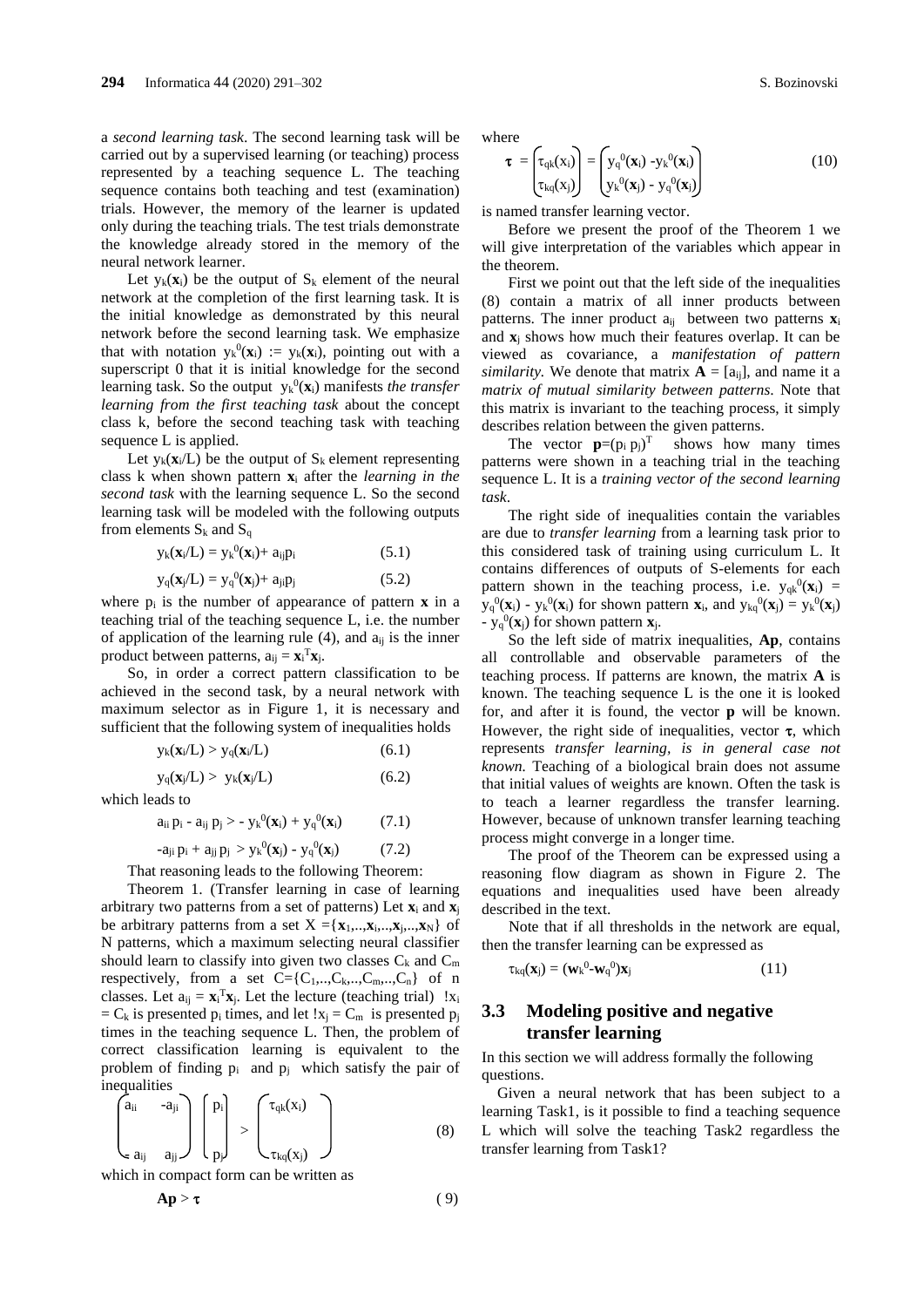

Figure 2: Proof of the Theorem 1 in a reasoning flow representation.

Case of positive transfer of learning. Is it possible that Task1 helps achieving shorter sequence L in Task2, than if starting from no previous transfer of learning?

Case of negative transfer of learning. Is it possible that Task1 will produce a longer sequence L in Task2, than if starting from no previous transfer of learning?

In order to answer those questions we will further elaborate on the inequalities (7). We repeat them here for clarity and renumber them (12) for keeping the sequence:

$$
a_{ii} p_i - a_{ij} p_j > -y_k^0(\mathbf{x}_i) + y_q^0(\mathbf{x}_i) \tag{12.1}
$$
\n
$$
-a_{ji} p_i + a_{jj} p_j > y_k^0(\mathbf{x}_j) - y_q^0(\mathbf{x}_j) \tag{12.2}
$$

The inequalities (12) can be rewritten to see explicitly how  $p_i$  depends on  $p_i$ . To see that, we move terms with  $p_i$  on the right side of the inequalities (12) and we obtain the following system of inequalities:

- 
$$
a_{ij} p_j
$$
 > -  $a_{ii} p_i$  -  $y_k^0(\mathbf{x}_i) + y_q^0(\mathbf{x}_i)$  (13.1)  
\n $a_{ij} p_j$  >  $a_{ji} p_i + y_k^0(\mathbf{x}_j) - y_q^0(\mathbf{x}_i)$  (13.2)

Now we multiply equation (13.1) with -1, which changes the inequality sign from  $>$  to  $<$ . We obtain the following system of inequalities:

$$
a_{ij} p_j < a_{ii} p_i + y_k^0(\mathbf{x}_i) - y_q^0(\mathbf{x}_i)
$$
 (14.1)

$$
a_{jj} p_j > a_{ji} p_i + y_k^0(\mathbf{x}_j) - y_q^0(\mathbf{x}_j) . \qquad (14.2)
$$

where from

$$
p_j < (a_{ii}/ a_{ij}) p_i + (y_k{}^0(\mathbf{x}_i) - y_q{}^0(\mathbf{x}_i))/a_{ij} \qquad (15.1)
$$

$$
p_j > (a_{ji}/\,a_{jj})\ p_i + (y_k{}^0(\pmb{x}_j) \cdot y_q{}^0(\pmb{x}_j))/a_{jj} \qquad (15.2)
$$

and finally

$$
p_j < \left(a_{ii} / a_{ij}\right) p_i + \tau_{kq}(\boldsymbol{x}_i) / a_{ij} \qquad (16.1)
$$

$$
p_j > (a_{ji} / a_{jj}) p_i + \tau_{kq}(\mathbf{x}_j) / a_{jj}
$$
 (16.2)

These inequalities can be observed geometrically as in Figure 3.



Figure 3: Geometric interpretation of Theorem 1.

Note that because  $a_{ij} = x_i^T x_j$ , the coefficient  $a_{ii}/a_{ij} \geq 1$ , and the coefficient  $a_{ji}/a_{ji} \leq 1$ . Because  $\mathbf{x}_i \neq \mathbf{x}_j$  those coefficients are never at the same time equal 1. Because coefficients  $a_{ii}/a_{ii} > 1$  and  $a_{ii}/a_{ii} < 1$  are slopes of the boundaries of the solution region, it means because patterns are different,  $\mathbf{x}_i \neq \mathbf{x}_j$ , the angle  $\beta$  on Figure 3 always exists, and the solution points for  $(p_i, p_j)$  inside the shaded region defined by the angle  $\beta$  always exist.

So we can formulate the following statement.

Theorem 2. It is always possible to chose a teaching sequence L which will contains patterns  $\mathbf{x}_i$  and  $\mathbf{x}_i$  ( $\mathbf{x}_i \neq$ **x**j), such that after training with L the learner is able to correctly classify the patterns regardless transfer of learning from a previous learning task.

The proof is given in the previous reasoning using equations (12)-(16).

The teaching space in which we observe transfer training is an *integer space*. The components p<sup>i</sup> and p<sup>j</sup> are non-negative integers. In Figure 3 it is shown that only the integer points are solutions for correct classification of **x**<sup>i</sup> and **x**j.

# **4 Geometric interpretation of transfer learning: positive, negative, and tabula rasa**

From Figure 3 we can see that the solution region of the teaching process is a convex cone defined by two parameters: 1) the position of the coordinate origin relative to the vertex of the cone, and 2) the angle of the convex cone. The orientation of the cone is always such that most of it lies within the first quadrant, although the vertex may be in any quadrant. We call this a positive convex cone.

The angle of the convex cone is determined solely by inner products between patterns. The angle represents the similarity between patterns in a sense of overlapping features.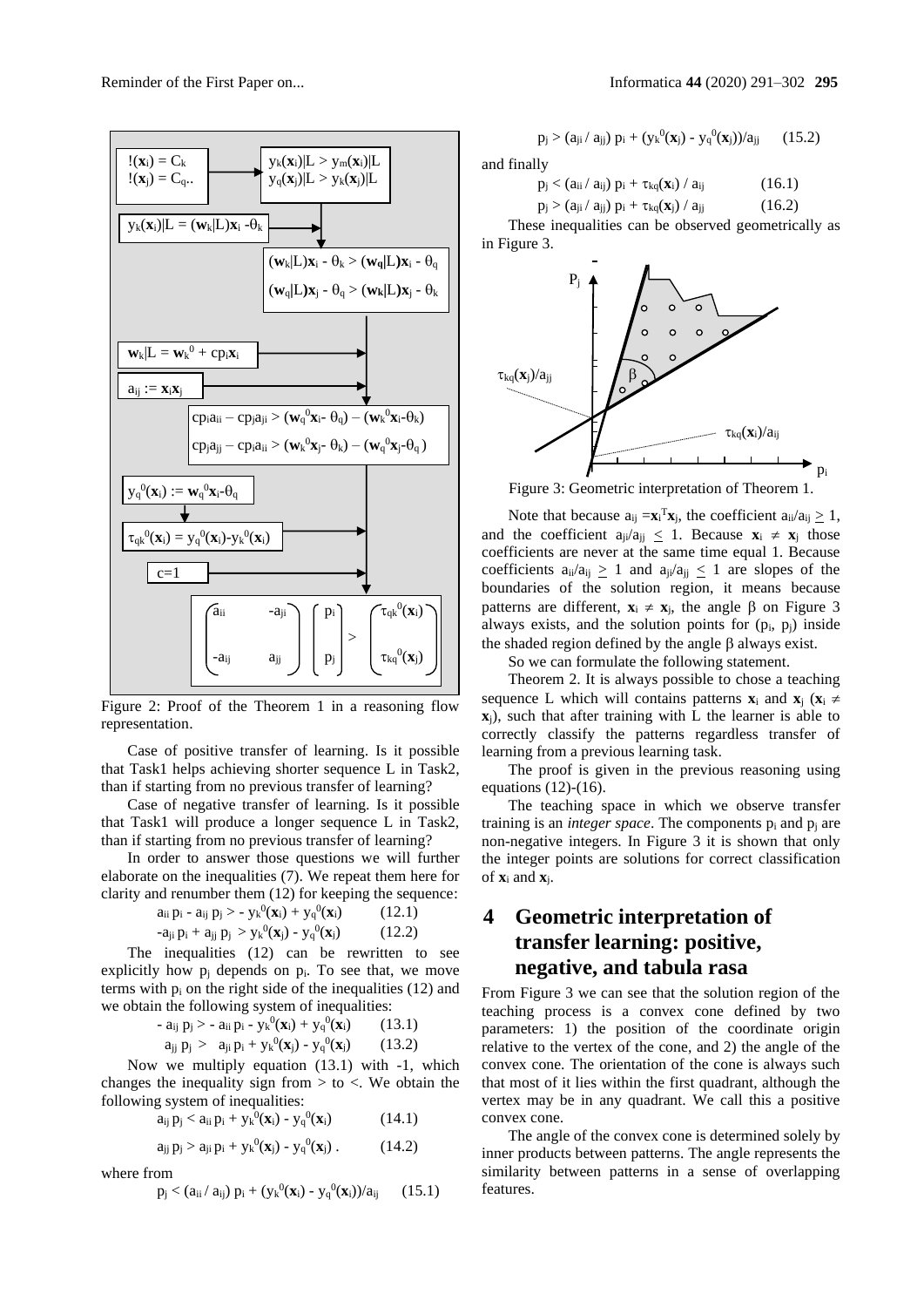Transfer learning is geometrically represented by the position of origin of the coordinate space  $(p_i, p_j)$  relative to the convex cone. That is illustrated in Figure 4.



Figure 4: A geometric interpretation of transfer learning. The plane  $(p_i, p_i)$ , the convex cone, and various coordinate origins representing transfer learning from a previous learning task.

As Figure 4 shows, if the peak of the convex cone is in the coordinate origin (coordinate system  $T_0$ ), then there is no transfer learning. The learner starts from tabula rasa initial conditions. It means that the memory values are all equal, for example all zero. However they are not necessary zero, they need only to be all equal (homogenous initial conditions). In this condition a learning process must take place for both patterns (or lessons)  $x_i$  and  $x_j$  in order the learner to correctly recognize those patterns.

If the coordinate origin is inside the solution region (coordinate system  $T_4$ ) the learner has positive transfer learning. There is no need of additional learning. The previous learning is enough for the correct recognition of the patterns.

If the coordinate origin is in region symmetrically opposite the solution region, (negative convex cone), it is an example of negative transfer learning. Coordinate system  $T_{-4}$  is such a case. Both patterns  $x_i$  and  $x_j$  have been previously, in Task1, classified into classes which are incorrect according to the new Task2. So the new learning process must include both patterns. The learning process will be longer than in case of tabula rasa condition.

If the coordinate system is in the area outside the positive and negative convex cones (examples  $T_2$  and  $T_2$ ) coordinate systems), then there are situations in which for one pattern there is positive transfer learning and for the other is negative.

# **5 Defining an index of transfer learning in a neural network**

Based on the geometrical interpretation of transfer learning in Figure 4 we will now define an index of transfer learning, a numerical representation of transfer learning. Measure of negative transfer as well as transferability measure are emphasized in contemporary transfer learning research (Tan et al. 2018). The index which we will discuss here is proposed in (Bozinovski and Fulgosi 1976).

The mathematical measure of transfer learning was introduced using the following reasoning. Observe the segments the lines in Figure 4 define intercepting with ordinate  $p_i$ . For  $T_0$  coordinate system both lines have intercept 0. For coordinate system  $T<sub>4</sub>$ , one intercept is positive (for the boundary line  $p_i > p_i$ ) and the other is negative (for the boundary line  $p_i < p_i$ ). For coordinate system  $T_2$  one intercept is positive and the other is negative. For  $T_1$  both intercepts are negative. For  $T_3$  both intercepts are positive. Note that also in Figure 3 above, it is shown a case of both positive intercepts. So we will only observe the sign of the intercepts, positive, negative, or zero, and we will define index of transfer learning.

Note that the intercepts are defined as  $\tau_{kq}(\mathbf{x}_i)/a_{ij}$  and  $\tau_{\text{kg}}(\mathbf{x}_i)/a_{ij}$  and consequently their signs are defined as  $sign(\tau_{ka}(\mathbf{x}_i)/a_{ii})$  and  $sign(\tau_{ka}(\mathbf{x}_i)/a_{ii})$  where sign() is a function that gives 1 for positive, 0 for zero, and -1 for negative argument. Now we can define an index, a measure of transfer learning on the basis of signs of intercepts of the boundary lines for patterns  $\mathbf{x}_i$  and  $\mathbf{x}_i$ .

 $TL(\tau_{kq}(\mathbf{x}_i), \tau_{kq}(\mathbf{x}_j)) = 3sign(\tau_{kq}(\mathbf{x}_i) - sign(\tau_{kq}(\mathbf{x}_j))$  (17)

According to this index, if both signs are positive then TL = 2. That corresponds to a coordinate system  $T_2$ in Fig. 4. If both are negative, then  $TL = -2$  and that corresponds to the coordinate system  $T_2$  is Fig 4. If both are zero, then TL=0, which corresponds to coordinate system T<sub>0</sub> in Fig. 4. If sign ( $\tau_{kq}(\mathbf{x}_i) = 1$  and sign( $\tau_{kq}(\mathbf{x}_i) = -1$ 1, then  $TL = 4$  which corresponds to coordinate system  $T_4$  in Fig. 4.

Note that the index TL considers all the integer values in the interval [-4,+4]. Figure 5 shows the TL values and their geometric interpretation.



Figure 5: A geometric interpretation of index TL, a numerical index of transfer learning. It shows the values of the regions of the  $(p_i, p_j)$  plane where a learner finds itself after the first learning task Task1, and facing the second learning task Task2.

The introduced index of transfer learning shows position of the coordinate origin in the plane  $(p_i, p_j)$ relative to the peak of the vertex inside which is a solution of the pattern recognition problem. It shows where in the  $(p_i, p_j)$  plane is the starting point to learn Task2 by a learner with transfer learning from previous Task1. From Fig. 5 we can give following interpretations for transfer learning index TL:

If  $TL = 4$  the learner correctly classifies both patterns, without need for additional learning. It is a positive transfer learning from a previous Task1.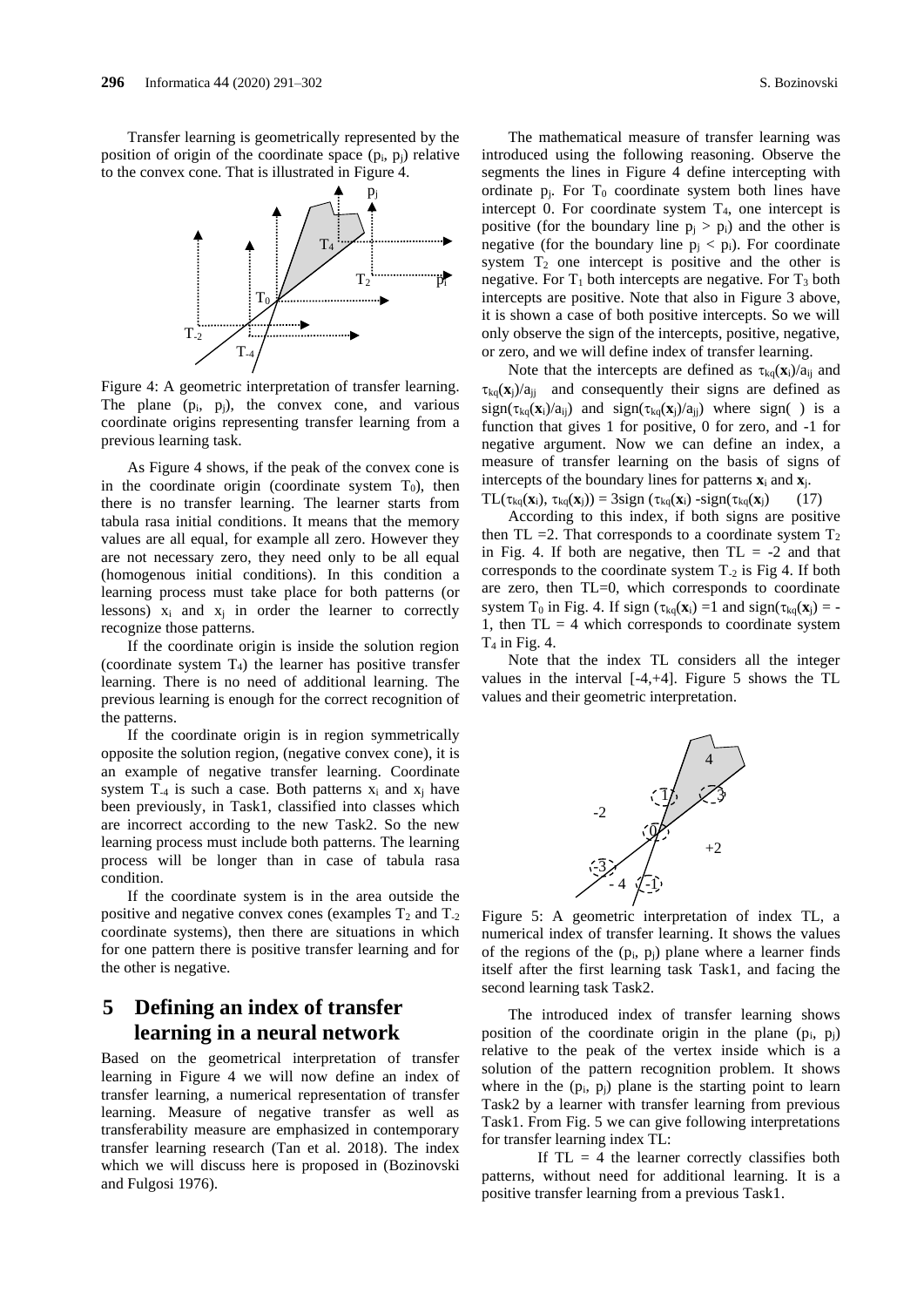If TL =  $\pm 1$  or  $\pm 3$  the learner recognizes one pattern but is *undecided* about the other. The coordinate origin lies on a boundary line of inequalities. For example, if TL=3 the coordinate origin lies on the right boundary line of the positive convex cone. In such a case, if the convex cine angle is not too small. then only one presentation of the pattern  $\mathbf{x}_j$  in a teaching trial is enough that the learner correctly classify both patterns.

If TL = 0 the learner is *undecided about both patterns*. There is no transfer of a previous learning, the learner is in tabula rasa condition..

If  $TL = -4$  the leaner incorrectly classifies both patterns. It is example of negative transfer learning.

If TL $= \pm 2$  the learner correctly classifies one pattern but incorrectly the other one. In this case there is a transfer learning, positive for one pattern but negative for other one.

The considered index of transfer learning (17) can be normalized for value between -1 and 1 if the right side of equation (17) is divided by 4.

## **6 Search for a learning solution in case of negative transfer learning**

To illustrate further the learning process including transfer learning, we will consider the search for a learning solution in case of negative transfer learning. Figure 6 shows such an illustration.

First let us note that the orientation of the solution convex cone in space is *regardless* of the transfer learning. The solution cone orientation depends solely on the considered patterns and their mutual position on a medium they are shown. If the patterns are digital images on a binary retina, then their mutual overlapping  $a_{ii} = a_{ii}$ and self overlapping  $a_{ii}$  and  $a_{jj}$  will define the solution region. As example, imagine image patterns E, T, and F on the retina of 7x5 binary sensors.

The considered learning Task2 in Figure 6 can have different coordinate origins, due to a transfer learning.



Figure 6: Some learning trajectories in teaching space of Task2, due to transfer learning from a Task1 (Bozinovski 1981).

Consequently, a learning process will have different trajectory in the Task2 teaching space, depending on transfer learning from Task1.

It can be seen from Figure 6 that due to a negative transfer learning it is possible that a teaching sequence L never finds a pattern classification solution, as is the case with learning trajectory starting with initial condition A. The other cases of negative transfer learning can be compensated with carefully chosen teaching sequence L, as shown with teaching sequences B, C, and D. In case of initial condition B, it is enough that only the pattern  $x_i$ is shown several times until a solution point is found. On case of initial condition C both patterns must be shown for correct classification. In case of initial condition D, it is shown that a teaching sequence containing equal number of  $x_i$  and  $x_i$  will eventually reach a solution region. However, one can observe that also a sequence containing only  $x_i$  will eventually reach the solution region.

### **7 Multi-class, multi-template task**

Pattern classification usually assumes several template patterns for each class to be included in the teaching process. In the test task (or in exploitation task) there might be patterns that are not shown as template patterns.

In this section we will discuss two topics. First is how the model given by Theorem 1 applies in case of several templates for a class, and second is how transfer learning is represented in the synaptic weights in an artificial neural network. As opposite to natural neural networks where weights are not observable, in artificial neural networks usually it is assumed that the synaptic weights are observable.

Consider a task in which three patterns are to be classified into two classes:  $\mathbf{x}_1, \mathbf{x}_2 \in C_1$ ,  $\mathbf{x}_3 \in C_2$ . The two neurons associated with the two classes have weight vectors  $\mathbf{w}_1$  and  $\mathbf{w}_2$ , and thresholds  $\theta_1$  and  $\theta_2$  respectively. The maximum selector layer for each presented pattern computes the following inequalities:

$$
(\mathbf{x}_1 \in C_1): \mathbf{w}_1 \mathbf{x}_1 - \theta_1 > \mathbf{w}_2 \mathbf{x}_1 - \theta_2
$$
  
\n
$$
(\mathbf{x}_2 \in C_1): \mathbf{w}_1 \mathbf{x}_2 - \theta_1 > \mathbf{w}_2 \mathbf{x}_2 - \theta_2
$$
  
\n
$$
(\mathbf{x}_3 \in C_2): \mathbf{w}_2 \mathbf{x}_3 - \theta_2 > \mathbf{w}_1 \mathbf{x}_3 - \theta_1
$$
\n(18)

In case of transfer learning, where weights have initial values  $\mathbf{w}^0$ <sub>i</sub> (i=1,2) we have

$$
(\mathbf{x}_1/L): (\mathbf{w}^0_1 + \mathbf{p}_1 \mathbf{x}_1 + \mathbf{p}_2 \mathbf{x}_2) \mathbf{x}_1 - \theta_1 > (\mathbf{w}^0_2 + \mathbf{p}_3 \mathbf{x}_3) \mathbf{x}_1 - \theta_2 (\mathbf{x}_2/L): (\mathbf{w}^0_1 + \mathbf{p}_1 \mathbf{x}_1 + \mathbf{p}_2 \mathbf{x}_2) \mathbf{x}_2 - \theta_1 > (\mathbf{w}^0_2 + \mathbf{p}_3 \mathbf{x}_3) \mathbf{x}_2 - \theta_2 (\mathbf{x}_3/L): (\mathbf{w}^0_2 + \mathbf{p}_3 \mathbf{x}_3) \mathbf{x}_3 - \theta_2 > (\mathbf{w}^0_1 + \mathbf{p}_1 \mathbf{x}_1 + \mathbf{p}_2 \mathbf{x}_2) \mathbf{x}_3 - \theta_1.
$$

After rearrangement, and introducing  $\mathbf{w}^0{}_{kq} = \mathbf{w}^0{}_{k} - \mathbf{w}^0{}_{q}$ and  $\theta_{kq} = \theta_k - \theta_q$ , where k,  $q \in \{1, 2\}$  and k $\neq q$ , we obtain matrix representation of the classification problem which includes transfer weights

$$
\begin{array}{l}\n(\mathbf{x}_1/L) \cdot \begin{bmatrix}\na_{11} & a_{21} & -a_{31} \\
a_{12} & a_{22} & -a_{32}\n\end{bmatrix}\n\begin{bmatrix}\np_1 \\
p_2 \\
p_3\n\end{bmatrix}\n\end{array}\n\ge \n\begin{bmatrix}\n\mathbf{w}^0_{21} & 0 & 0 \\
0 & \mathbf{w}^0_{21} & 0 \\
0 & 0 & \mathbf{w}^0_{12}\n\end{bmatrix}\n\begin{bmatrix}\n\mathbf{x}_1 \\
\mathbf{x}_2 \\
\mathbf{x}_3\n\end{bmatrix}\n\begin{bmatrix}\n\theta_{12} \\
\theta_{12} \\
\theta_{21}\n\end{bmatrix}
$$
\n(20)

The shaded areas are diagonal sub-matrices of classes. Each class sub-matrix has number of rows (and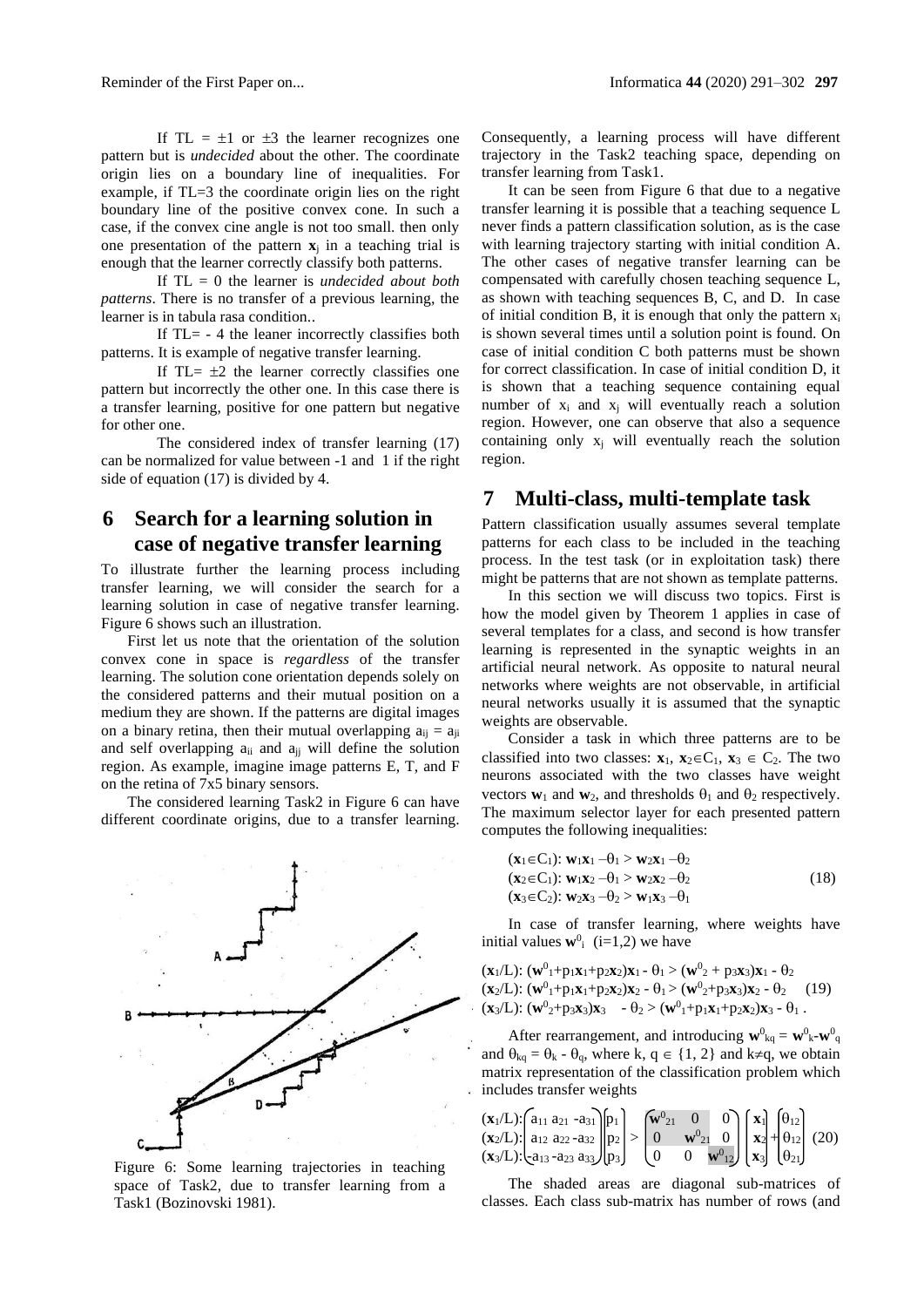columns) equal to number of templates for that class. In case of inequalities (20), the first class contains two templates and the second contains one template pattern. From this case study we can generalize the transfer learning model for a multi-class and multi-template per class case as

$$
(X/L): \mathbf{Ap} > \mathbf{W}^0 \mathbf{X} + \mathbf{\theta} \tag{21}
$$

where  $\mathbf{X} = \{x_1, \dots, x_N\}$  is the set of patterns which should be learned in the second task with the curriculum sequence  $L$ 

Note that the mathematical model of transfer learning (21) divides the left side of relation to be a *teacher's side*, and right side a *learner's side*.

At the teacher side are similarity matrix A and distribution vector p showing how many times each pattern appeared in a teaching trial of the curriculum L. Matrix A shows that what matters in the teaching process are not the patterns themselves but rather their correlations, inner products, which can be interpreted as similarities.

At the learner side,  $W^0$  represents difference of initial conditions of the memory due to transfer learning, **X** is the vector of template vectors, a matrix containing patterns to be classified, and  $\theta$  represents difference between thresholds of neurons representing classes. Note that the matrix  $W^0$  contains blocks showing which template is assigned to which class.

As pointed before, the space  $p = (p_1, \ldots, p_N)$  is an integer space. Dealing with neural network learning is actually an *integer programming problem*. We are interested in the most efficient training, and we are looking for a training sequence L of the minimal length. So we look for a criterion

$$
p_1 + p_2 + \dots + p_N = \min \tag{22}
$$

Such a criterion will observe the appearance of patterns only in a teaching trial. If we are interested in minimal sequence that includes test trials, then the optimality criterion is

$$
(p_1+q_1) + (p_2+q_2) + ... + (p_N+q_N) = \min \qquad (23)
$$

where  $q_i$  is number of appearances of the pattern  $\mathbf{x}_i$  in a test trial, which does not change the memory of the learner, but affects the length of the training sequence L.

# **8 Experimental investigation on transfer learning**

Experimental investigation on transfer learning was carried out in the period 1976-1981. Initial experiments was with a dataset containing images of letters A, B, E, F, and T taken from the terminal IBM29 card puncher. Those experiments were carried out on the computer IBM 1130. Later experiments were carried out with two datasets. One dataset contained 40 images, consisting of 26 letters, 10 numbers, and 4 special symbols from the terminal IBM29. The other dataset can be described as Computer Terminals dataset, consisting of 3x26= 78 images, taken from three computer terminals: IBM29 card puncher, VR14 video screen, and VT50 video

screen. The experiments were carried out on a computer VAX/VMS. Figure 7 shows the Computer Terminals dataset. As can be seen, the letters of the three terminals are mostly identical on an image with resolution 7x5, with differences in letters A, B, D, G, J, M, N, O, V, and W.



Figure 7: The dataset Computer Terminals used in experimental investigation.

#### **8.1 An experiment in tabula rasa condition, showing influence of pattern similarity**

Here we will show an experiment in tabula rasa learning , to see the influence of similarity (overlapping pattern features) on the learning process. Consider the patterns E, T, F, shown in Fig. 7. They are the same for all considered terminals. Figure 8 shows the search through the  $(p_E, p_T, p_F)$  space that the learning process performs.



Figure 8: Learning trajectory in case of tabula rasa learner, learning similar patterns E and F, together with the pattern T (Bozinovski 1981, 1985b).

As Fig. 8 shows, the problem is the distinction between the patterns F and E. The convex cone angle is narrow, and it is possible that in some search steps the cone does not contain an integer point. The search for an integer solution is what makes necessary to repeat images E and F several times until they are distinguished by the learner.

This experiment emphasizes the problem of feature overlapping and the problem of one image included in another image. To emphasize the image-subimage relation, a measure of similarity between patterns is introduced in (Bozinovski and Fulgosi 1976). The following index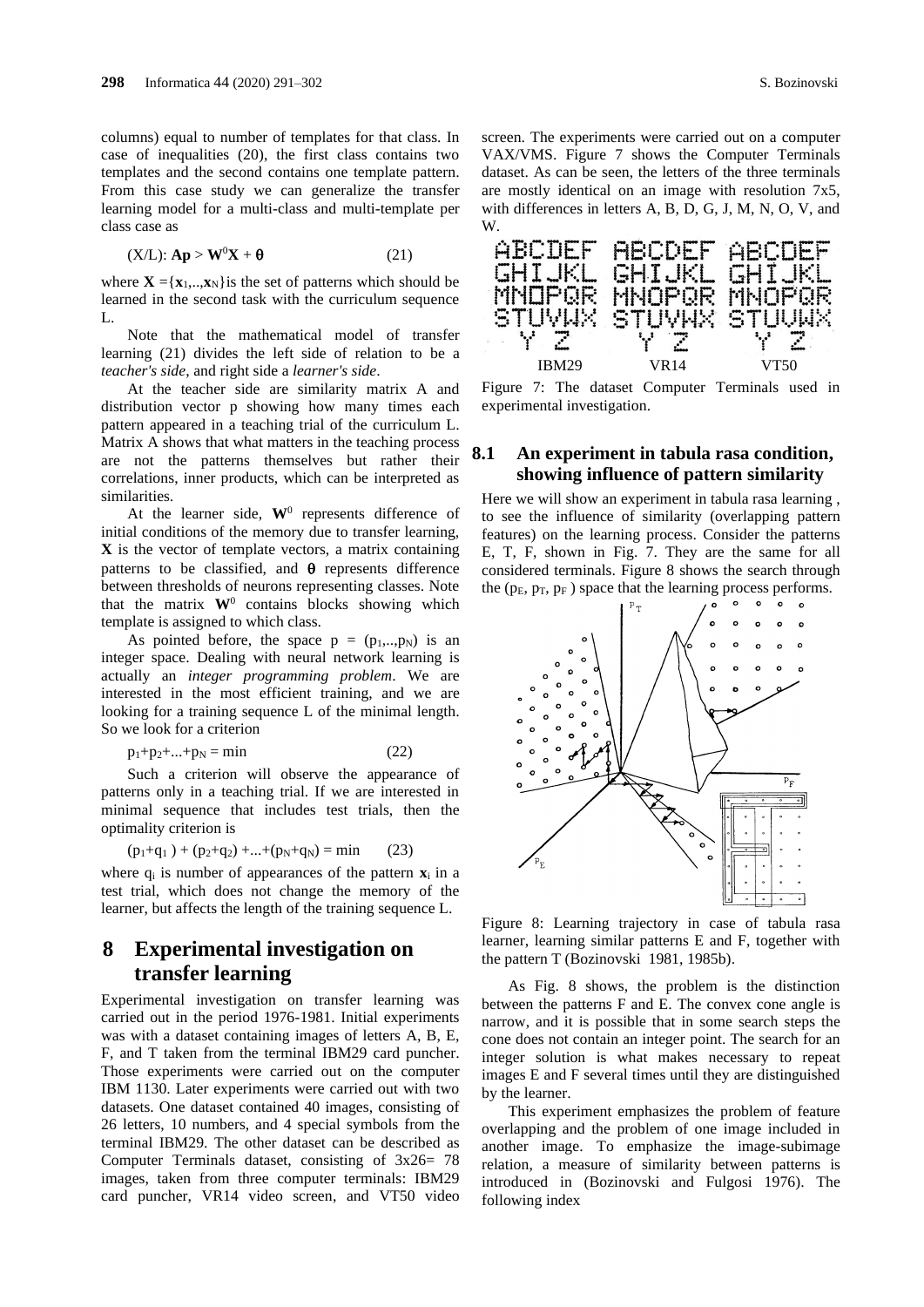$SL(\mathbf{x}_i, \mathbf{x}_j) = \mathbf{x}_i^{\mathrm{T}} \mathbf{x}_j / \min\{\mathbf{x}_i^{\mathrm{T}} \mathbf{x}_i, \mathbf{x}_j^{\mathrm{T}} \mathbf{x}_j\}$  (24)

has values between 0 and 1. If  $SL = 0$  the solution convex cone covers the entire first quadrant of the teaching space  $(p_i, p_j)$ . If  $0 < SL < 1$ , the convex cone includes the line  $p_i=p_i$ . If  $SL = 1$ , one of the cone boundaries is the line  $p_i = p_i$ .

Such a measure is used to predict the length of the teaching sequence L. and with that the efficiency of the training.

### **8.2 Experimental investigation in positive and negative transfer learning**

Experiments shown here are carried out during 1976- 1978 on a IBM1130 computer. Table I shows the results of the transfer learning experiments which show both positive and negative transfer. (Bozinovski et al. 1977, Bozinovski 1978).

| Task 1                            | Task 2  | Task 2            |
|-----------------------------------|---------|-------------------|
| Images                            | Images  | Teaching sequence |
| No transfer learning, tabula rasa |         |                   |
|                                   | A, B    | AB.               |
|                                   | A, B, T | ABT.              |
|                                   | E, F    | BEEBEER.          |
|                                   | E, F, T | EFFEFEFEFTTT.     |
| Negative transfer learning        |         |                   |
| E, F                              | A. B    | ABABABAB.         |
| Positive transfer learning        |         |                   |
| A, B, T                           | E. F. T | EFT.              |

Table 1: Experiments in transfer learning. Cases of tabula rasa, negative, and positive transfer learning.

In presenting the results of the experiments with transfer learning here we introduce the notation  $L_{D2/D1}$ , meaning training sequence of Task2, trained with a set of patterns D2, after the Task1 in which the learner is trained with a set of patterns D1. For a tabula rasa training, we use notation  $L_{D2/2}$ .

*Experiment with no transfer learning.* As can be seen from the presented experiments, learning the patterns E,T, and F with no transfer learning needs the teaching sequence  $L_{ETF\varnothing}$  = EFFEFEFEFTTT. The length of the sequence is due to similarity between E and F.

*Experiment showing positive transfer learning.* If the neural network is previously exposed to the Task1 where it learned to recognize A and B, and after that is exposed to Task2 to learn E, T, and F, then the teaching sequence for Task2 is  $L_{EFT/ABT} = EFT$ . The teaching sequence for learning E, T, F in this case is *shorter than in case of tabula rasa*. That is experimental evidence of positive transfer learning.

*Experiment showing negative transfer learning.* If the neural network is previously exposed to a Task1 to learn E and F, and after that in Task2 to learn A and B, the teaching sequence for learning A and B is  $L_{AB/EF}$  = ABABABAB. *It is longer than in case of learning A and B* in tabula rasa condition,  $L_{AB} \approx$  = AB. That is an experimental evidence of negative transfer learning.

#### **8.3 Application of transfer learning**

Here we show results of experiments carried out during 1980-1981 on a VAX/VMS computer (Bozinovski 1981). The experiments consider real application, learning to recognize letters from computer terminals.

Consider the dataset Computer Terminals from Figure 7. The question we would like to answer experimentally is: If in the Task1 we teach a learner to recognize the letters from the terminal VR14, how faster the learner will be able to learn in Task2 to recognize the letters from the terminal IBM29, comparatively to learning from tabula rasa condition.

In these experiments we used the following teaching strategy (Bozinovski 1981) named perceptron teaching strategy:

Procedure PerceptronTeachingStrategy

iteration: teachflag  $= 0$ ;  $i:=0; n=26;$ while  $i < n$  do  $i:=i+1$  $grade = test(**x**<sub>i</sub>)$ ; if grade = 'incorrect" then teach(**x**i), teachflag=1; endwhile;

if teachflag  $= 1$  goto iteration:

end.

This strategy performs test trials on all n=26 images, and only when needed, a teaching trial is applied for a particular image. After such an iteration (or epoch), another iteration takes place, and so on, until no teaching trial appeared in an iteration (teachflag=0). That means there were only test trials in the last iteration and the learner now recognizes all the patterns correctly.

Using this strategy applied to the set of letters IBM29, in case of tabula rasa, it gives the 9 iterations as shown in Figure 9.

```
T^* = ABCDEFGHIJKLMNOPQRSTUWXYZ
     CEF GHIJKLMNOPQR STUWXYZ
     ABCDFGJLOPQRSUWZ
     ACDEFHIJKLMNPRSTUVXY
     BEF GH JKLM OPQR UWZ
     ACJPRTWXY
     BDEFHIKLMNPQVZ
     FOU
     CEGJLS
```
Figure 9: Teaching sequence of learning the set of letters IBM29 with no transfer learning.

With  $T^*$  we denote the solution teaching sequence in which only the teaching trials appear. With  $|T^*|$  we denote its length, in trials. With C\* we denote teaching sequence containing both teaching and test trials, and with  $|C^*|$  its length. For the experiment on Fig. 9 we obtained

 $|T^*|_{\text{IBM29}/\varnothing} = 135$  and  $|C^*|_{\text{IBM29}/\varnothing} = 395$ .

If before learning the set IBM29 in Task2, the set VR14 was learned in Task1, then in Task2 the teaching process completes in 4 iterations, with the teaching sequence shown in Fig. 10.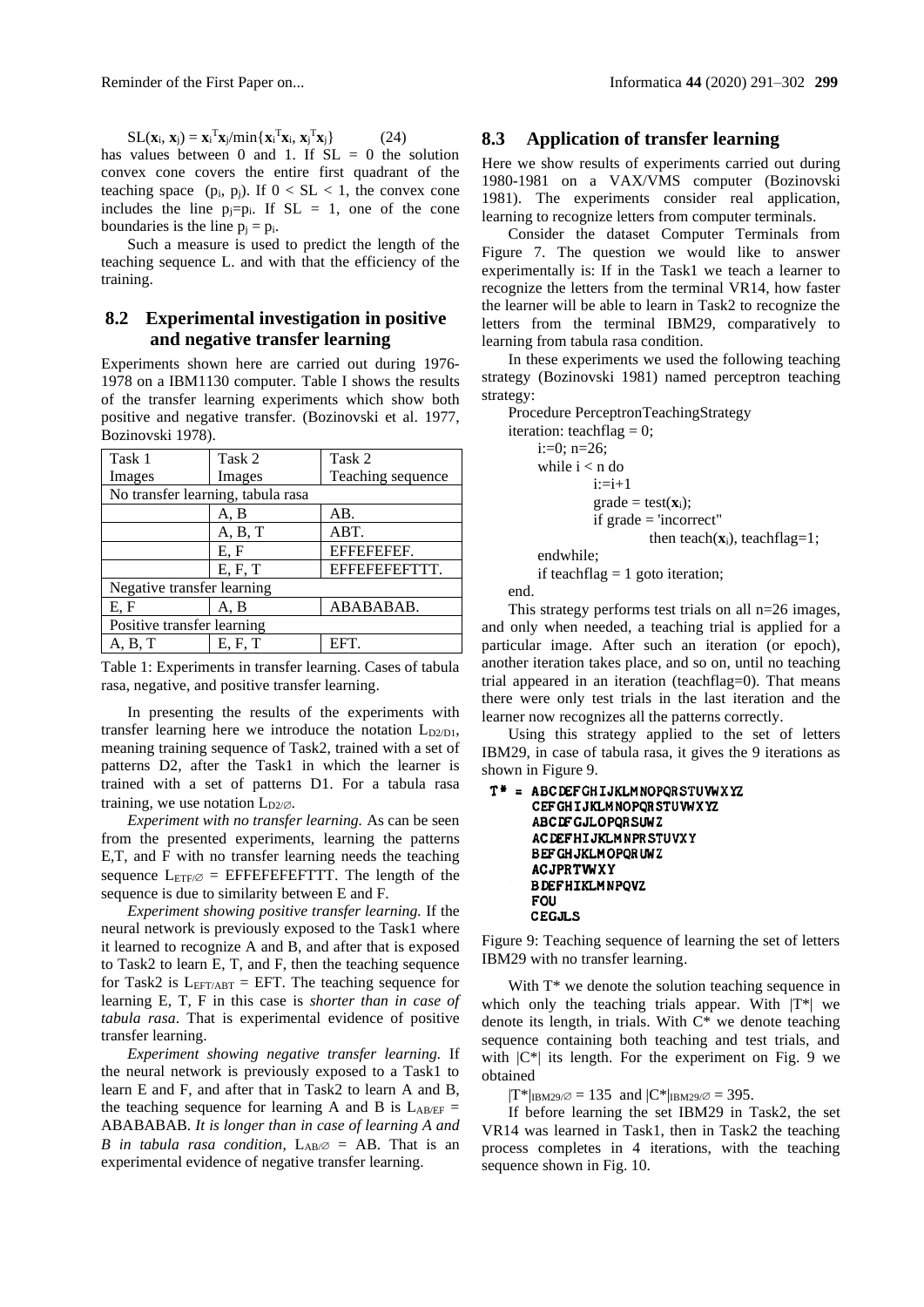#### T = ADGIMNOQTUW **ACDGHJKNOORSUWX** C DGHIJMNPS VW YZ **ABEFKLMX**

Figure 10: The teaching sequence in case when set IBM29 is leaned, providing that previously was learned the set VR14.

In the experiment shown in Fig. 10 we obtained

 $|T^*|_{\text{IBM29/VR14}} = 48$  and  $|C^*|_{\text{IBM29/VR14}} = 178$ .

The experiment shown in Figure 9 and 10 shows an *application* of positive transfer learning. We obtained shorter training sequence

 $|C^*|_{\text{IBM29/VR14}} = 178 < |C^*|_{\text{IBM29}/\varnothing} = 395.$ 

The teaching time is  $178/395 = 0.45$  of the tabula rasa teaching time, and the speed of learning increases  $1/0.45 = 2.2$  times.

When we carried out an experiment of learning the set VT50 if previously learned the set VR14, the result was

 $|T^*|_{VT50\sqrt{2}} = 207$ ,  $|T^*|_{VT50\sqrt{14}} = 43$ ,

 $|C^*|_{VT50/VR14} = 199 < |C^*|_{VT50/$\varnothing$} = 545$ 

The transfer learning teaching time is  $199/545 = 0.36$ of the tabula rasa teaching time, and the speed of learning increases  $1/0.36 = 2.8$  times.

This application shows the reason of use of transfer learning. If you have a knowledge of a dataset classification stored in a neural network in Task1, then transfer that knowledge to a different task which learns classification of a similar dataset. The training time will be shorter.

Here in this application subsection we give also the result of learning a dataset IBM29(40) of 40 images, defined as

 $IBM29(40) = IBM29\cup\{+, -, =, /\}\cup\{0,1,...,9\}$ 

starting with tabula rasa condition.

The result we obtained is: 10 iterations,

 $|T^*|_{\text{IBM29(40)}/\varnothing} = 204$  and  $|C^*|_{\text{IBM29(40)}/\varnothing} = 604$ .

This is an example of a 1981 machine learning experiment with 40 patterns (Bozinovski 1981).

### **9 Transfer learning research after 1986**

The main focus of this paper is to give a review of the initial work on transfer learning in neural networks which took place between 1972 (Bozinovski 1972) and 1985 (Bozinovski 1985a, 1985b). To the best of our knowledge during that time period, there was no other work on transfer learning in neural networks. That was the period when neural networks were not the main topic in Artificial Intelligence, due to the book of Minsky and Papert (1969) which pointed out some limitations of perceptron type neural networks. Although during 1970's and 1980's there were works on multilayered neural networks (e.g. Fukushima, 1975, 1980), the interest in multilayered neural networks significantly increased after 1986, due to appearance of the book by the Parallel Distributed Processing (PDP) Group (Rumelhart et al. 1986). That book reignited the interest in neural networks, and after some time, the interest in transfer

learning in neural networks. Here we will give a short review on the works on transfer learning after 1986.

Early works after 1986 used other terms to describe transfer learning. One such term was "sequential learning", where negative transfer learning was covered with the term "interference" (McCloskey and Cohen, 1989). Other terms used were "adaptive generalization" (Sharkey and Sharkey, 1992), 'learning by learning" (Naik and Mammone, 1993), and "lifelong learning" (Thrun and Mitchell, 1993).

In 1991 the term transfer learning related to neural networks reappeared in literature. That was the work of Pratt. Mostow, and Kamm (1991). That paper introduced a framework of transfer learning, pointing out various types of transfer learning. That framework was also described in the work of Pratt (1993). The framework is shown in Figure 11.



Figure 11. A general framework for transfer learning (adopted from Pratt et al., 1991).

As can be seen from Fig. 11, the general framework for transfer learning proposed in 1991 includes four types of transfer.

One is named literal transfer learning, and it is the transfer learning we used in our work (Bozinovski and Fulgosi, 1976), and is reviewed in this paper.

The second type is a transfer learning which uses direct intervention in the weights of a neural network. We call this direct memory access (DMA) type transfer of knowledge. It is an intervention in a neural network knowledge without a process of incremental learning. The weights change is named weights perturbation. An example of direct weight change described in (Pratt at al. 1991) is  $w = w+rw$ , where r is a random number between (-0.6, 0.6). Weights perturbation method was also used in the work (Agarwal et al. 1992)

The third type uses problem decomposition into subproblems, represented by subnetworks, and training the subnetworks for the subproblems, and then insert the subproblem knowledge into the target network.

The fourth type of transfer is indirect transfer, where the weight-based knowledge is extracted, then it is represented as a rule-based knowledge, then it is updated using rule based representation, and then it is inserted in a target neural network as weights-based knowledge.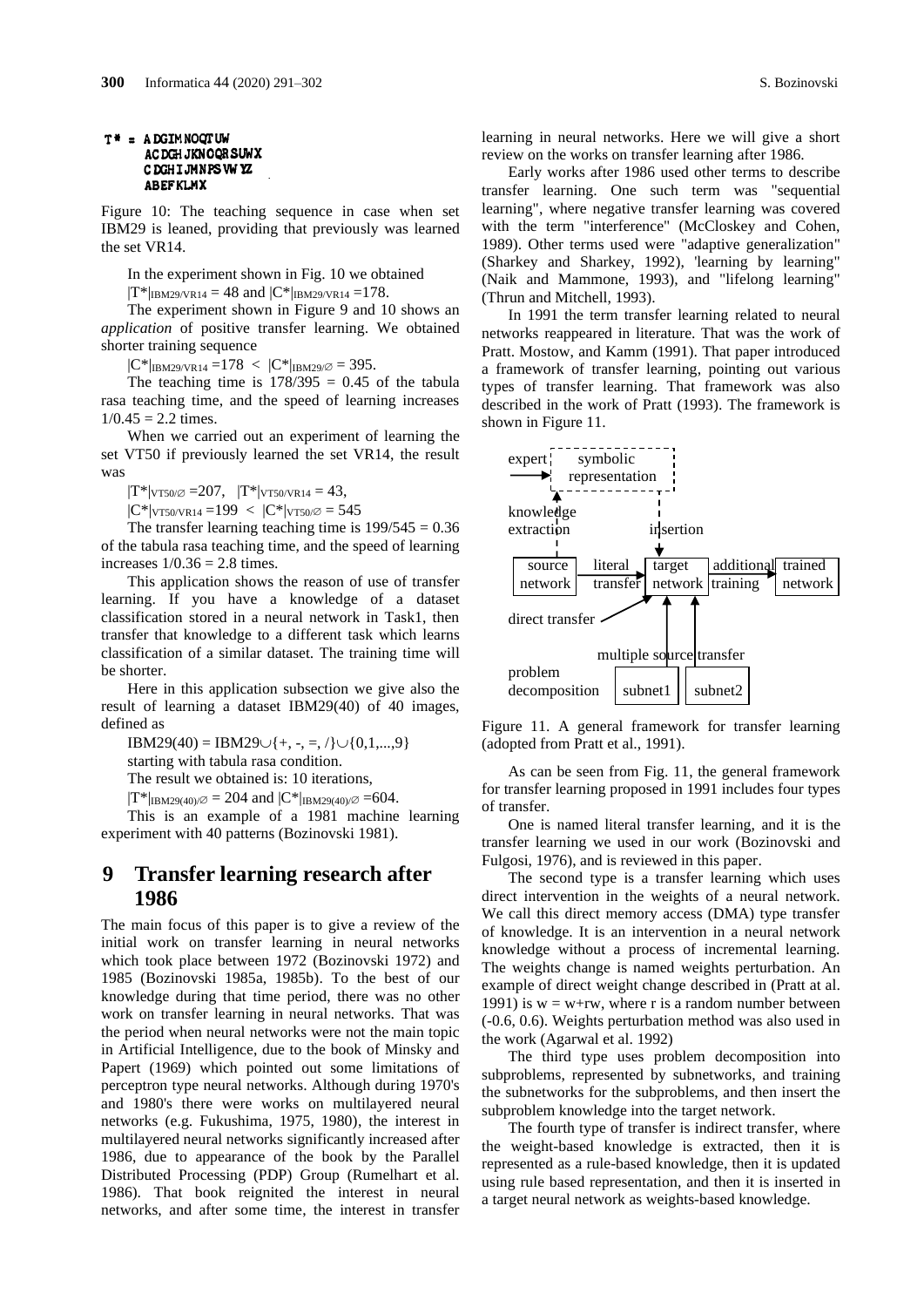A review of transfer learning in the early 1990's is given by Pratt and Jennings (1996). A review by Pan and Yang (2010) covers the period after that. Tan et al. (2018) review the deep transfer learning.

### **10 Discussion and conclusion**

The contribution of this paper is a review of an early period of transfer learning research, a period which was not known to the current researchers in transfer learning. In current history part of transfer learning, as covered by Wikipedia >Transfer Leaning >History (2020) there is information which suggests that the beginning of transfer learning research is in 1993. This paper gives information on the transfer learning research during 1970's and early 1980's.

In this discussion let us mention that the original 1976 paper was published in the Proceedings of the symposium Informatica 1976, which took place in Bled, Slovenia, one year before appearance of the first issue of the journal Informatica, in 1977. The paper was published in Croatian, not in English, which is the main reason why the paper was not known for a rather long time.

In the review of the period 1990 - 2000 given in this paper, we can notice that the research during that period was focused on forms that transfer learning can take, and directions it can go. The fundamental concepts like a measure of transfer learning was not covered. The interest of fundamental notions was pointed out again in 2000s (Tan et al, 2018). That relates the research in 1970's to the contemporary research in transfer learning.

Let us mention that the application of transfer learning with real datasets of images described here, such as Computer Terminals dataset containing 3x26 letters and the IBM29(40) containing 40 characters on a matrix 7x5 is an early use of datasets of characters in machine learning. An example of a character dataset used in contemporary research (e.g. Wang et al. 2019) contains 9 characters (digits 0 to 9) on a matrix 28x28, with variety of templates.

In conclusion, this paper extends the knowledge in transfer learning with a relation between the pioneering work (in 1970's and early 1980's) and the current research on transfer learning, giving also a review of the period in early 1990's. Important part of that relation is the reminder of the theoretical 1976 paper, which presented the first mathematical and geometrical modeling, and a measure of transfer learning. The experimental work during 1976-1981 with datasets representing images of characters also relates to the contemporary research in machine learning.

### **11 Acknowledgement**

The author wishes to thank professor Gjorgi Cupona from Mathematical Institute with Numeric Center of the University of Skopje, who in 1968 encouraged the author to prepare a matural thesis from the Glushkov's book. He also wishes to thank professor Ante Santic from Electrical Engineering Department of University of

Zagreb, who in 1972 allowed author's work on perceptrons. Professor Ante Fulgosi from Psychology department of University of Zagreb was coauthor of the first published paper on transfer learning in 1976. The author also wishes to thank professors Michael Arbib and Nico Spinelli who enabled him to work on the research related to this paper at the Computer and Information Sciences (COINS) Department of the University of Massachusetts at Amherst for the period 1980-81, and to thank professor Andrew Barto for the period 1995-96. The work at University of Massachusetts in both periods was supported by Fulbright grants. Part of the research reported here was supported by a Sigma Xi grant-in-aid in 1981. The author also wishes to thank the reviewers of this paper for their valuable comments.

# **12 References**

- [1] A. Agarwal, R. Mammone, and D. Naik (1992) An on-line training algorithm to overcome catastrophic forgetting. In Intelligence Engineering Systems through Artificial Neural Networks. volume 2, pages 239-244. The American Society of Mechanical Engineers, AS~IE Press.
- [2] J. Baxter, R. Caruana, T. Mitchell, L. Pratt, D. Silver, S. Thrun (organizers) Learning to Learn: Knowledge Consolidation and Transfer in Inductive Systems, NIPS\*95 Post-conference workshop, Vail, Colorado http://socrates.acadiau.ca/courses/comp/ dsilver/NIPS95ltl.nips95.workshop.pdf
- [3] S. Bozinovski (1972) Perceptrons: Training in pattern recognition. (original in Croatian: Perceptroni i obucavanje u prepoznavanju oblika) unpublished student scientific competition paper, University of Zagreb
- [4] S. Bozinovski (1974). Perceptrons and possibility of simulation of a teaching process (original in Croatian: Perceptroni i mogucnost simuliranja procesa obucavanja), unpublished M.Sc. thesis, Electrical Engineering Department, University of Zagreb
- [5] S. Bozinovski, A. Fulgosi (1976). The influence of pattern similarity and transfer of learning upon training of a base perceptron B2. (original in Croatian: Utjecaj slicnosti likova i transfera ucenja na obucavanje baznog perceptrona B2), Proc. Symp. Informatica 3-121-5, Bled.
- [6] S. Bozinovski, A. Santic, A. Fulgosi (1977). Normal teaching strategy in pair-association in the case teacher:human-learner:machine. (original in Croatian: Normalna strategija obicavanja u obucanju asocojacije parova u slucaju ucitelj:covjek-ucenik:masina), Proc. Conf. ETAN, 21:IV-341-346, Banja Luka, [available online].
- [7] S. Bozinovski (1978). Experiments with nonbiological systems teaching. (original in Macedonian: Eksperimenti na obucuvanje na nebioloski sistemi) Proc. Conf ETAN, 22:IV-371- 379, Zadar [available online].
- [8] S. Bozinovski (1981). Teaching space: A representation concept for adaptive pattern